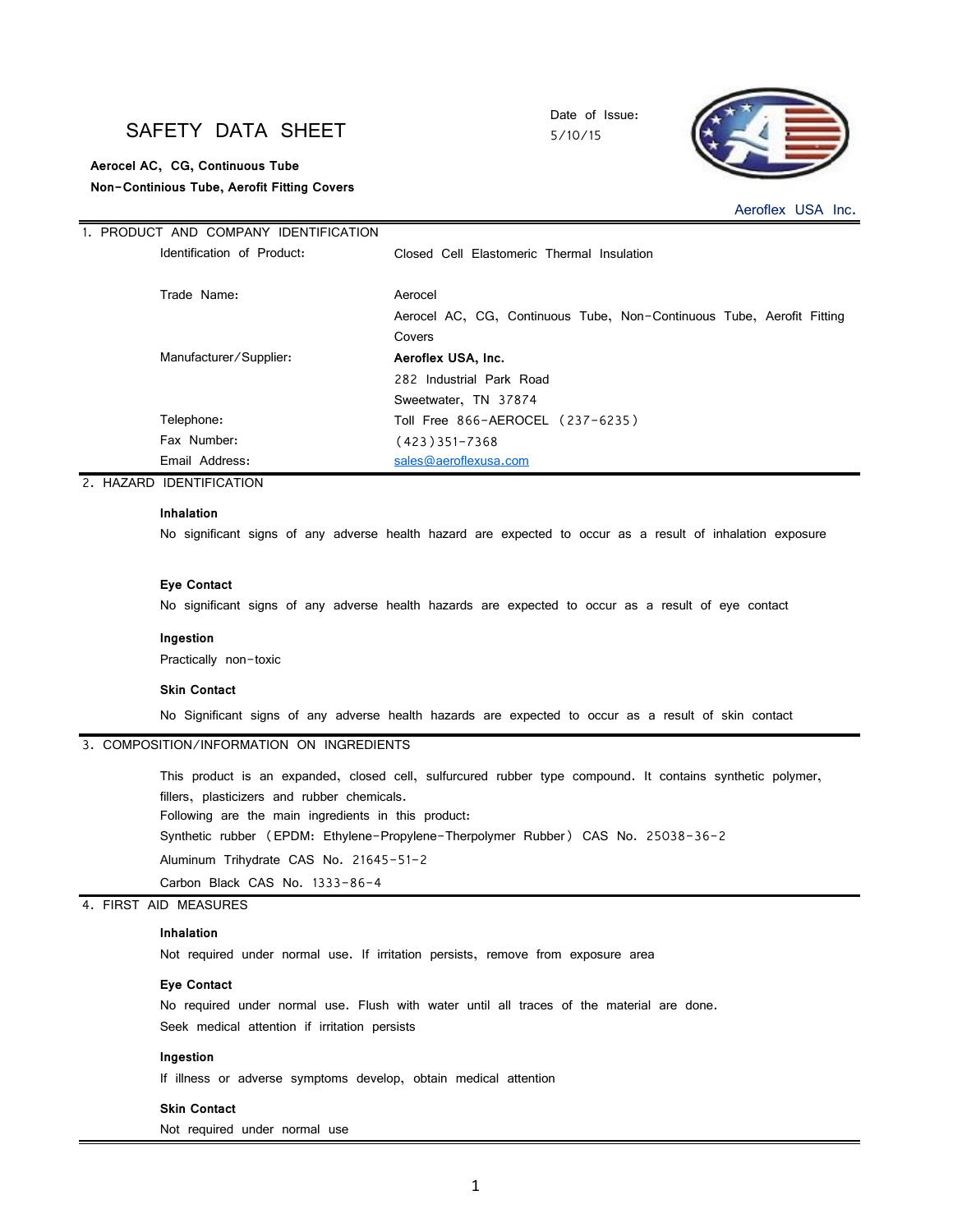# SAFETY DATA SHEET

 **Non-Continious Tube, Aerofit Fitting Covers Aerocel AC, CG, Continuous Tube**

Date of Issue: 5/10/15



Aeroflex USA Inc.

# 5. FIRE-FIGHTING MEASURES

## **Extinguishing Media**

Carbon Dioxide, ABC dry chemical, Water spray and foam

#### **Specific Hazards with regard to Fire-Fighting measures**

Approach from upwind side. Avoid breathing smoke, fumes or vapors on downwind side. Firefighters wear protective clothing, especially eye protection, and self contained breathing apparatus

#### **Hazardous Combustion Products**

Material is stable under normal conditions. In the event of a prolonged fire, may generate Carbon Monoxide, Carbon Dioxide, Low molecular weight alcohol/aldehydes and acid

#### 6. ACCIDENTAL RELEASE MEASURES

If materials released/Spill

#### **Land Spill:**

Collect spilled material and place it in an appropriate container for reuse or disposal

#### **Water Spill:**

Product is insoluble. Collect spilled material and place in an appropriate container for reuse or disposal

#### **Neutralizing Agent:**

Negligible

7. HANDLING AND STORAGE

| <b>Handling Condition:</b> | No special precaution required |
|----------------------------|--------------------------------|
| <b>Storage Condition:</b>  | Keep in dry normal storage     |

# 8. EXPOSURE CONTROL/PERSONAL PROTECTION

| <b>Engineering Controls:</b> | General ventilation |
|------------------------------|---------------------|
| <b>Personal Protection</b>   | Negligible          |

### 9. PHYSICAL AND CHEMICAL PROPERTIES

| Appearance:                     | Expanded Foam Rubber                                  |
|---------------------------------|-------------------------------------------------------|
| <b>Specific Gravity:</b>        | $0.04 - 0.08$                                         |
| <b>Service Temperature</b>      | $-57$ to $+125^{\circ}$ C ( $-70$ to $257^{\circ}$ F) |
| <b>Thermal Conductivity</b>     | 0.036 at Mean temp $24^{\circ}$ C max                 |
| <b>Water Absoration</b>         | 5% by weight max                                      |
| <b>Water Vapor Permeability</b> | 0.1 Perm-inch $(0.15x10^{12}kg/Pa \ s \ m)$ max       |
| <b>Compresson Set</b>           | Excellent                                             |
| <b>Flammability</b>             | Self-extinguishing                                    |